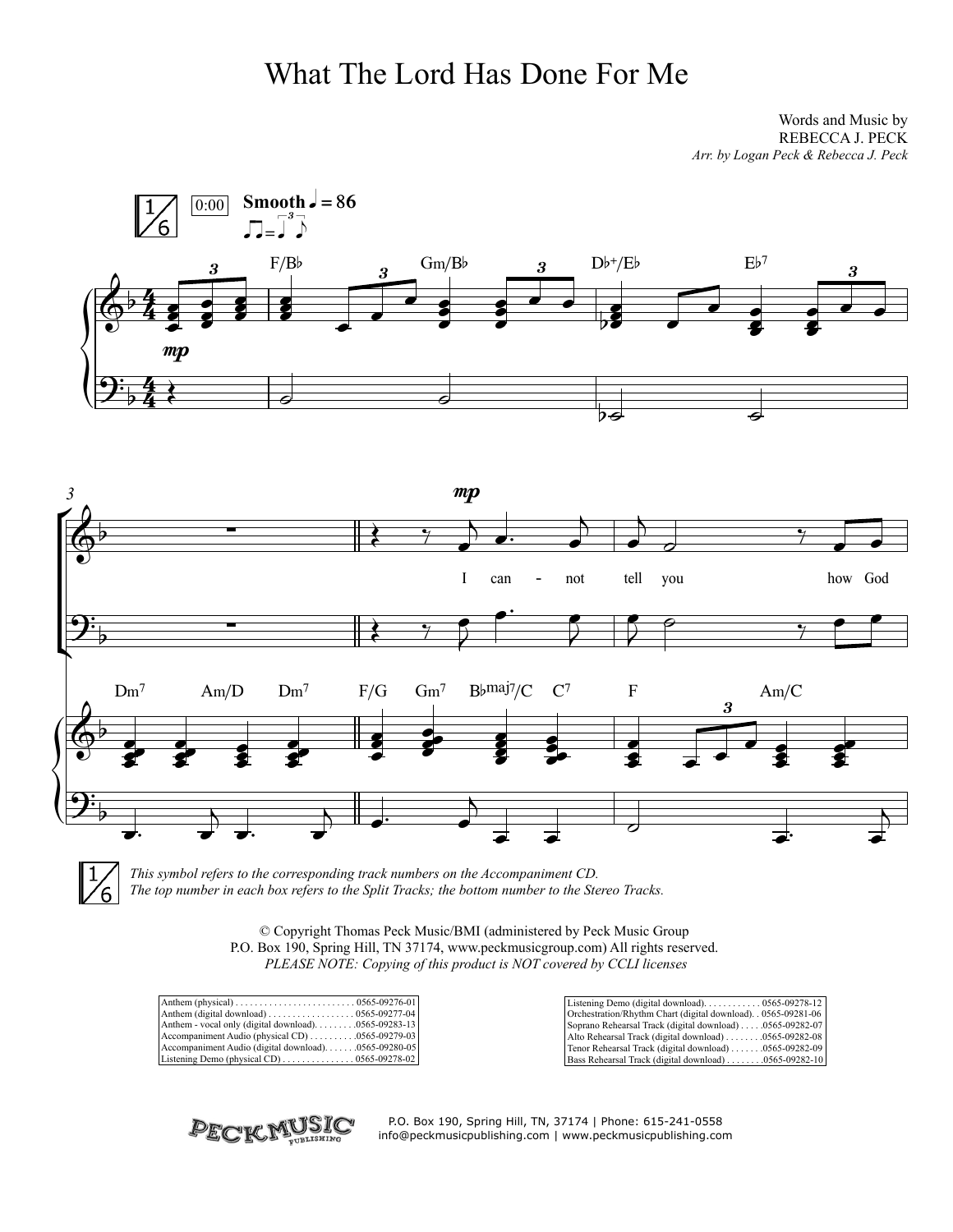



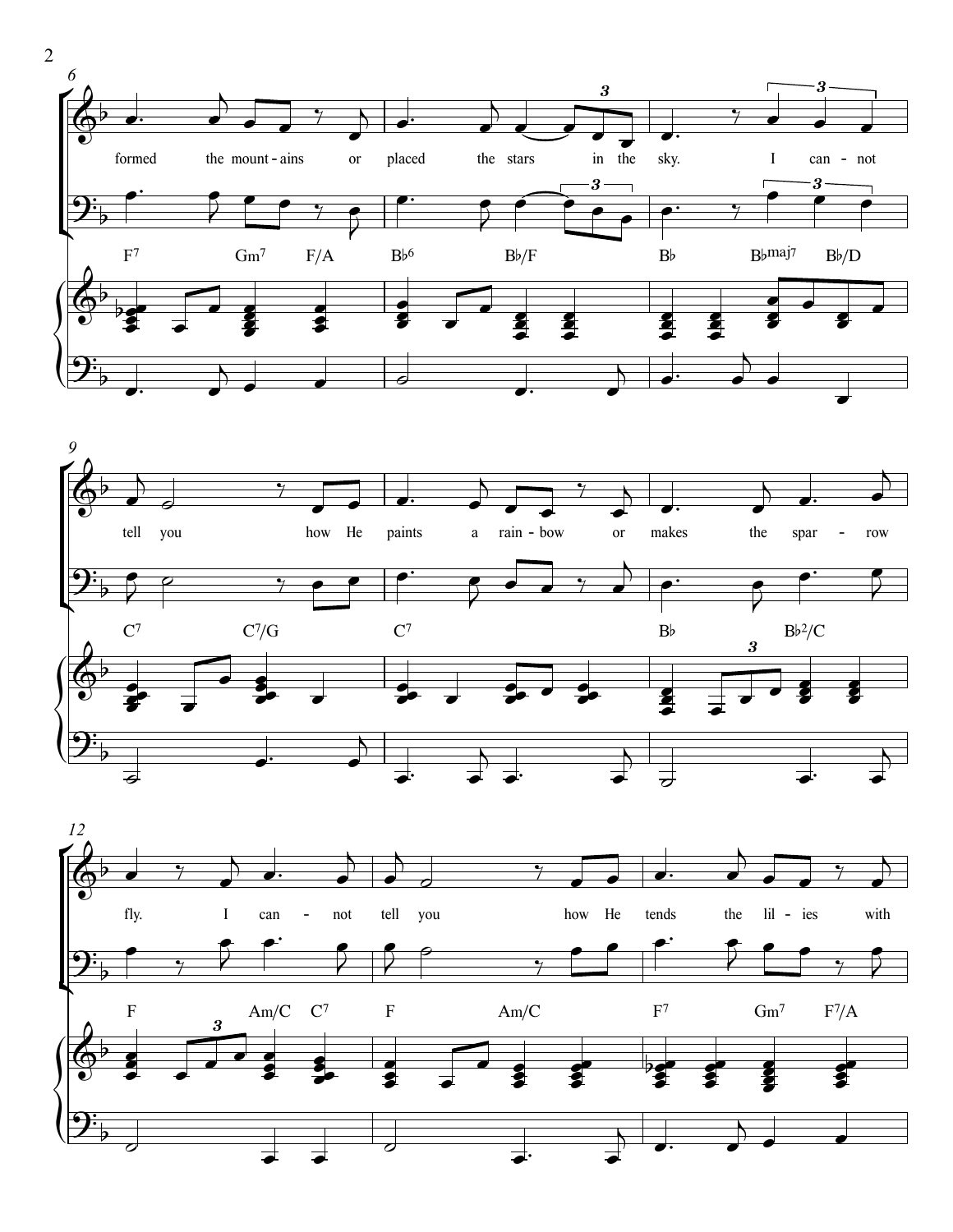



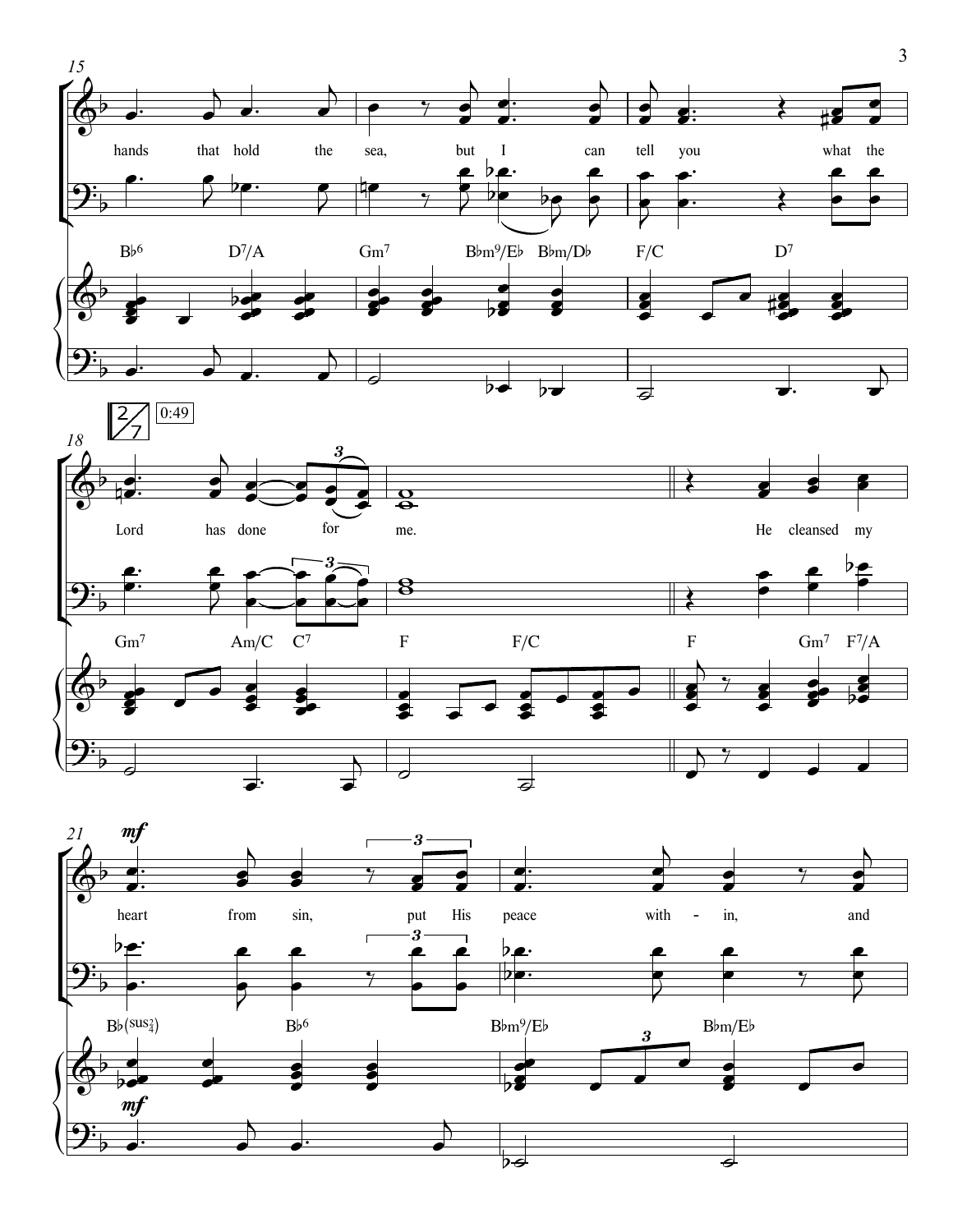





 $\overline{4}$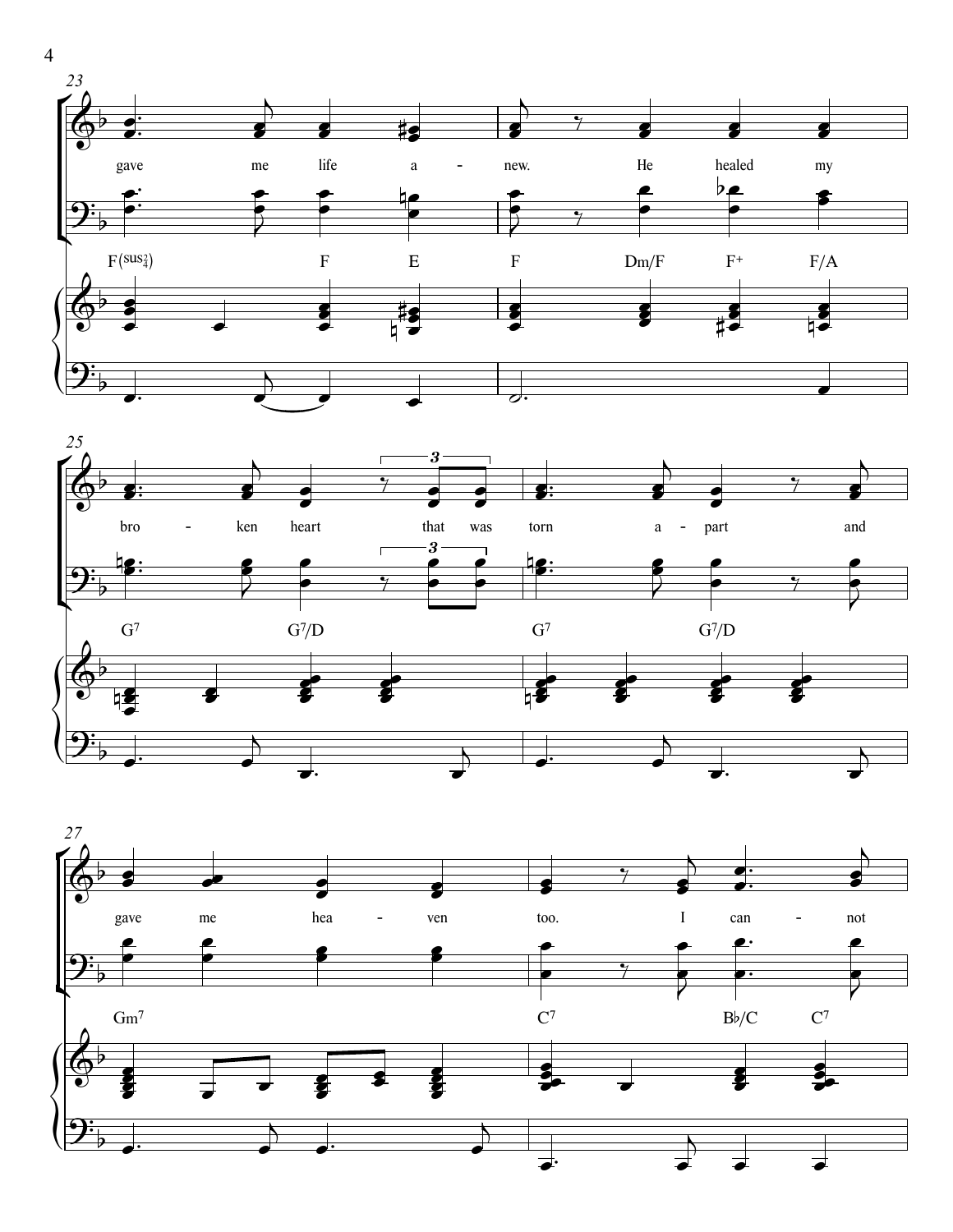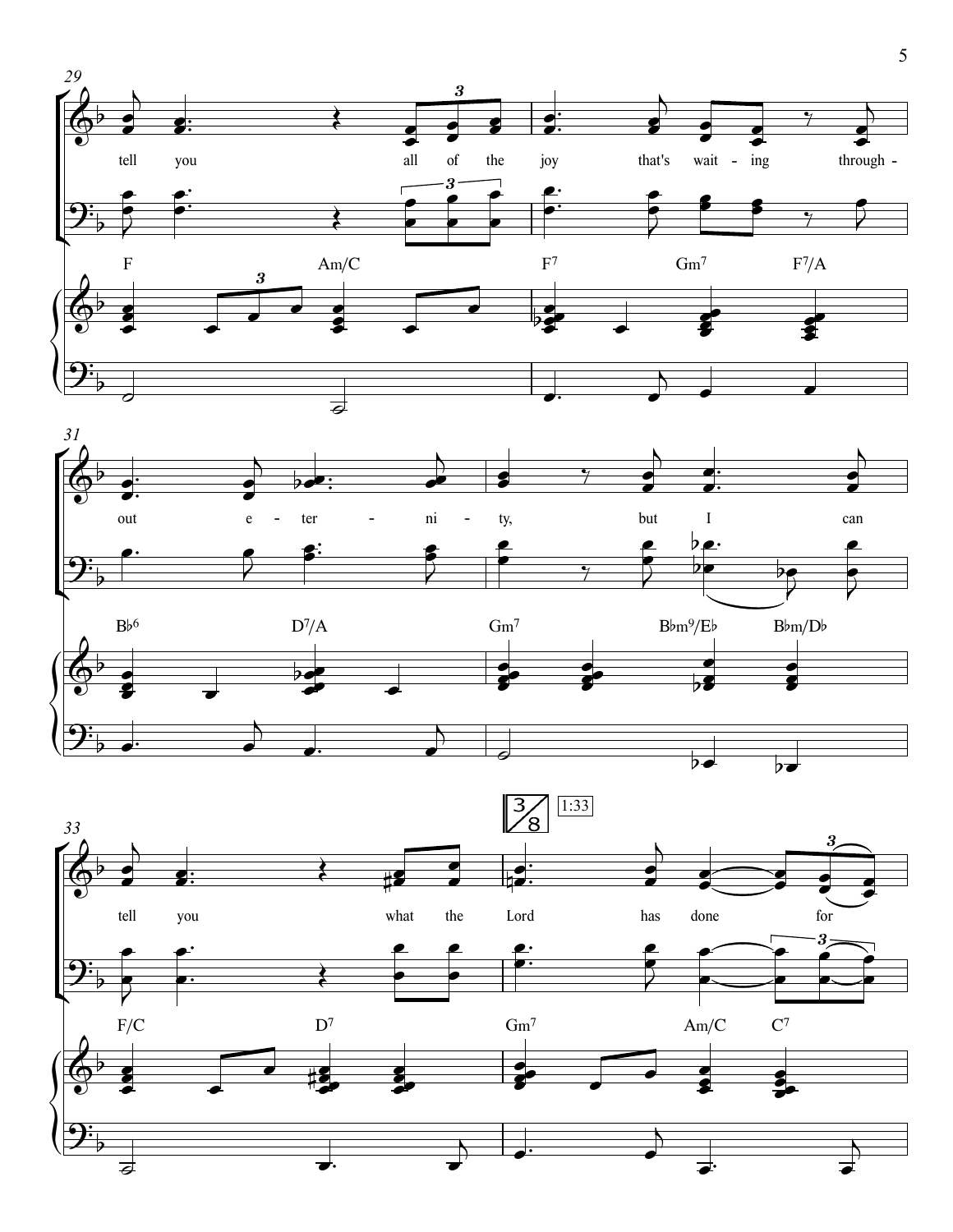

˙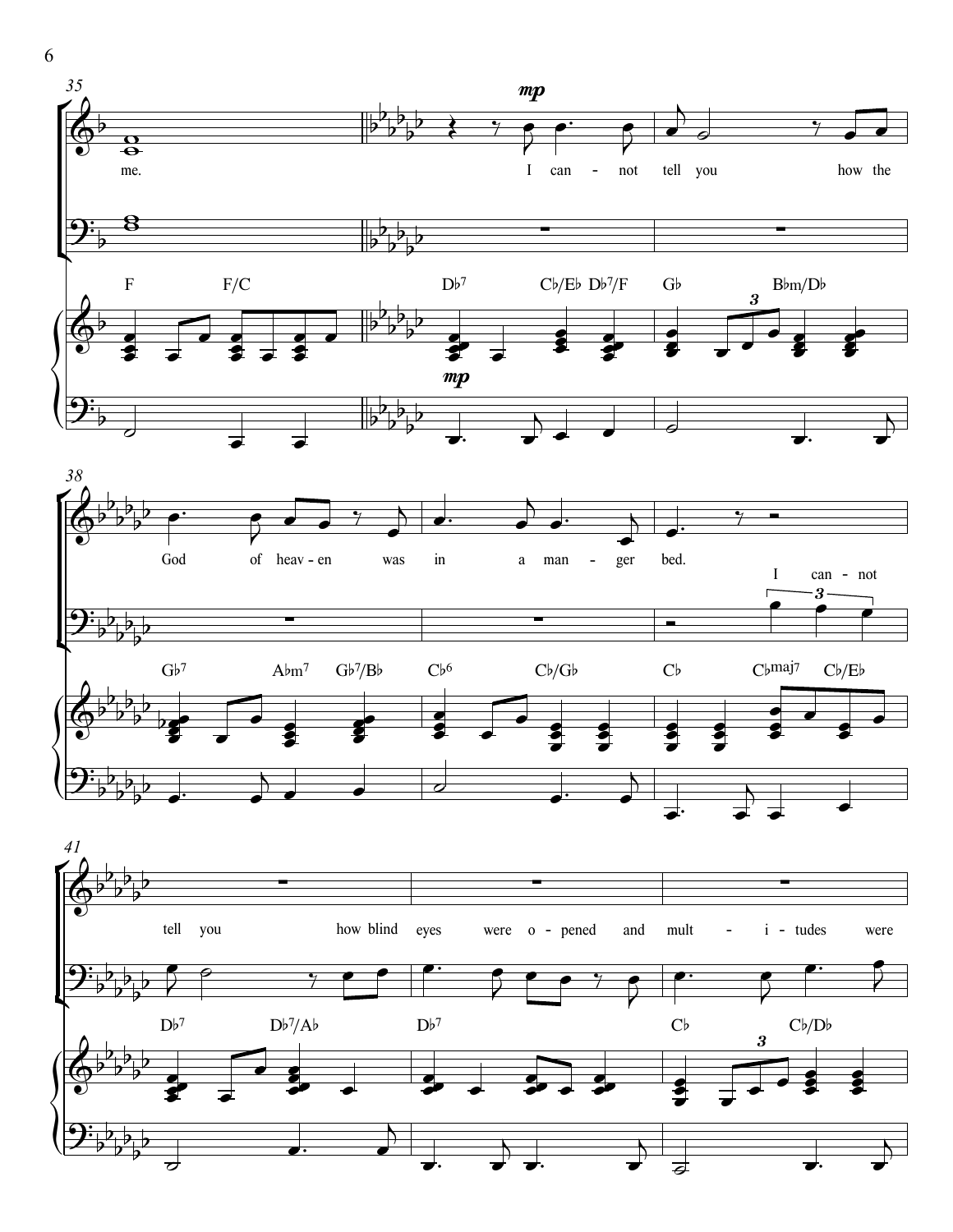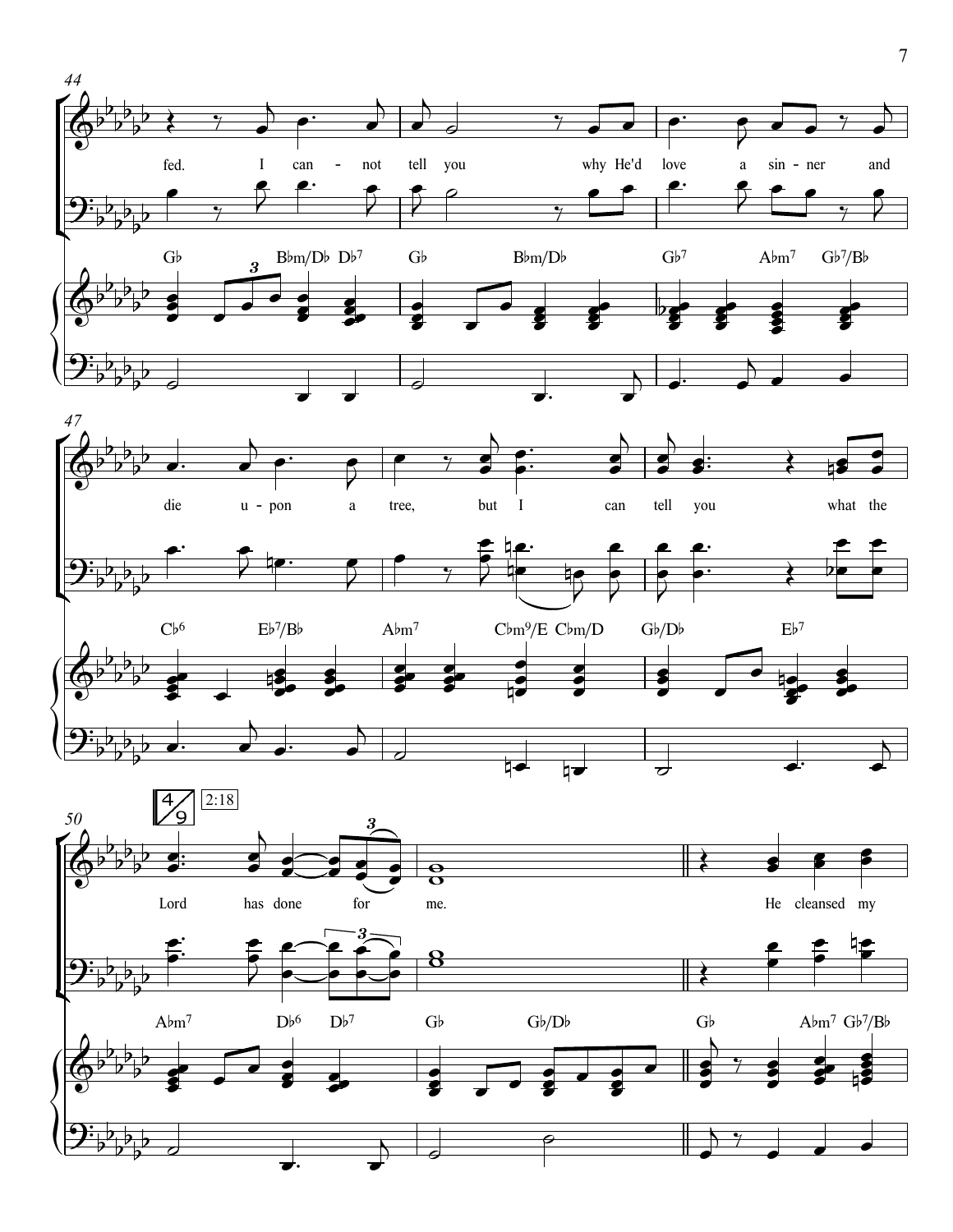





8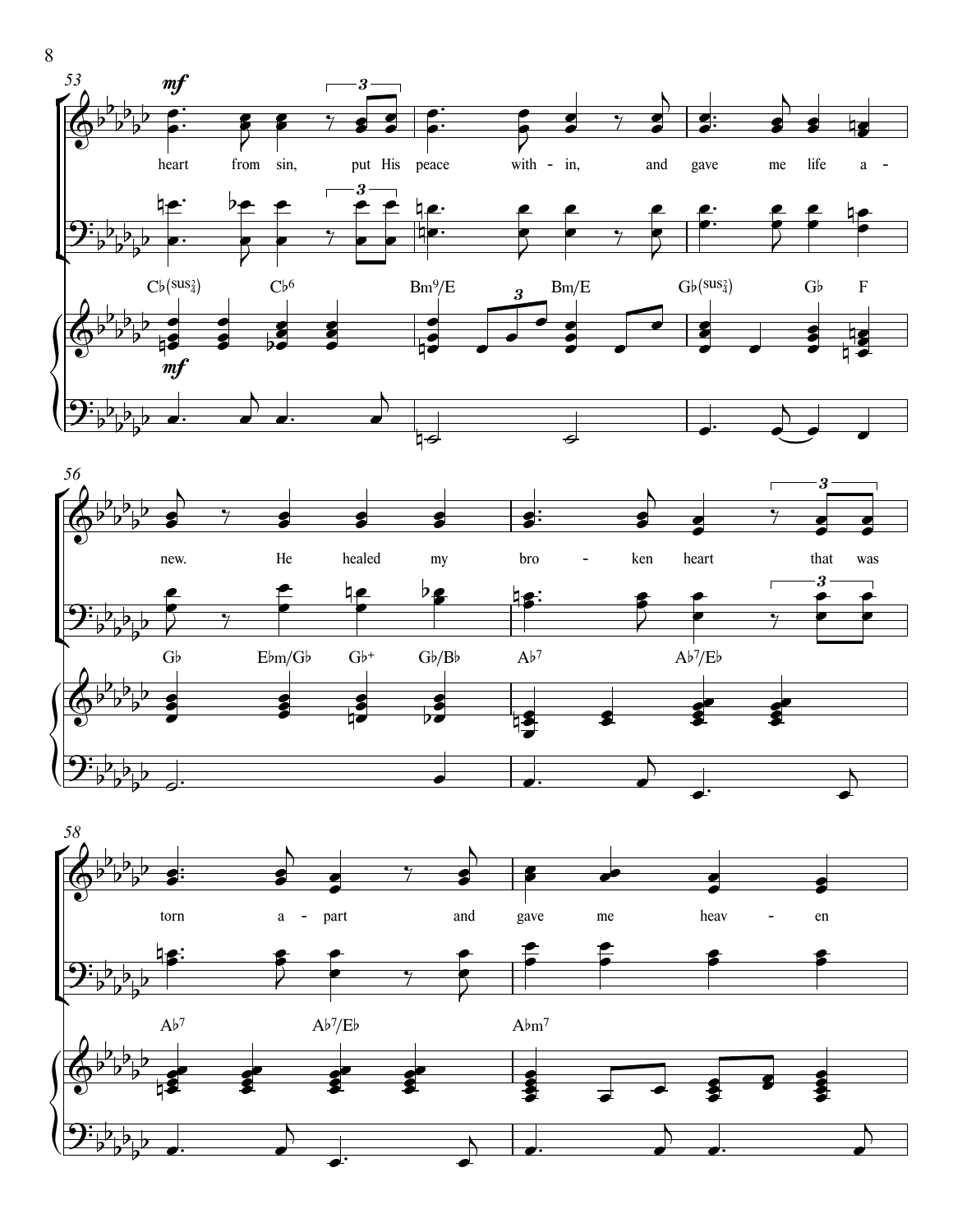



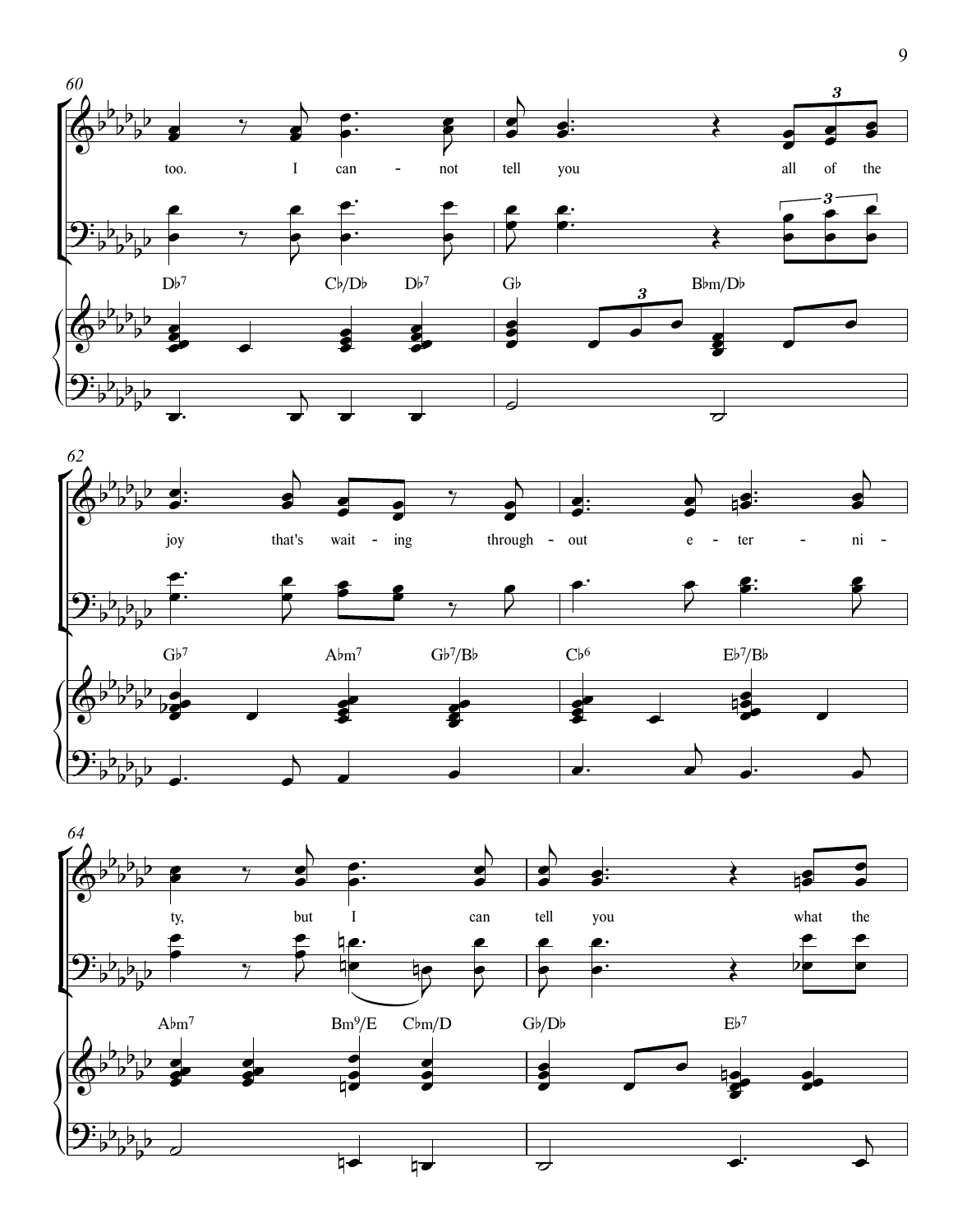